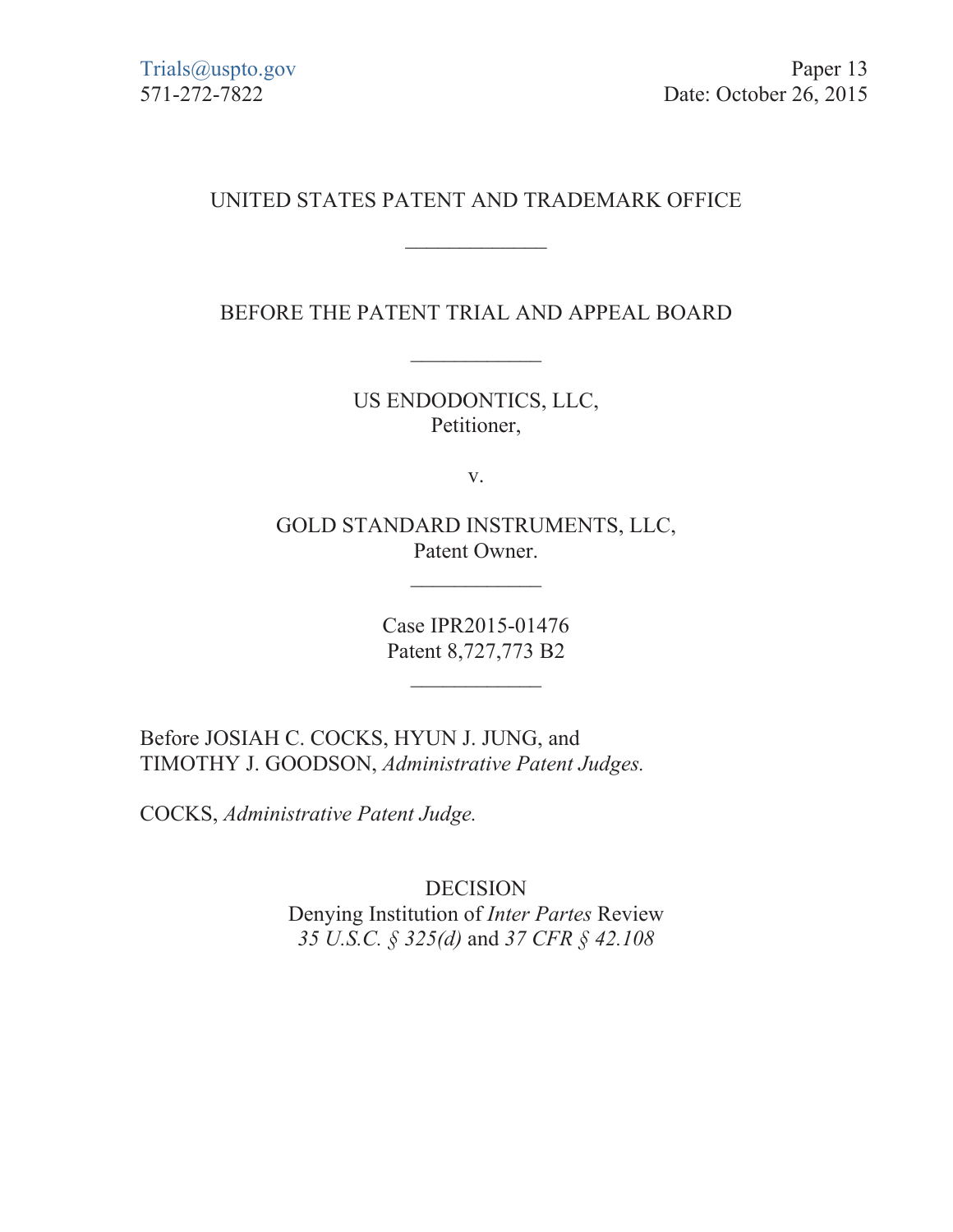## I. INTRODUCTION

 Petitioner, US Endodontics, LLC ("US Endo" or "Petitioner"), filed a Petition (Paper 1, "Pet.") requesting *inter partes* review of claims 1, 4, 5, 8– 10, and 12 of U.S. Patent 8,727,773 B2 ("the '773 patent"). Patent Owner, Gold Standard Instruments, LLC ("GSI" or "Patent Owner"), filed a Preliminary Response (Paper 9, "Prelim. Resp.") requesting that *inter partes* review of the above-noted claims not be instituted. We have jurisdiction under 35 U.S.C. § 314 and 37 C.F.R. § 42.4(a).

## *A. Related Matters*

 The '773 patent is stated to be the subject of a lawsuit styled *Dentsply International, Inc. and Tulsa Dental Products LLC d/b/a Tulsa Dental Specialties v. US Endodontics, LLC*, Case No. 2:14-cv-00196-JRG-DHI (E.D. Tenn.). Pet. 1, 5; Paper 4,  $2^1$ .

 The '773 patent also is the subject of an *inter partes* review trial currently pending before the Board, and involving the same parties, *US Endodontics, LLC v. Gold Standard Instruments, LLC*, Case IPR2015-00632 (or "the '632 IPR"). In that proceeding, we instituted review of claims 1–17 on August 5, 2015 based on the following grounds of unpatentability:

- A. Claims 1, 2, and 9–12 are unpatentable under 35 U.S.C. §102(b) as anticipated by Kuhn $[^2]$ ;
- B. Claims 8, 13, 15, and 17 are unpatentable under 35 U.S.C.  $\S 103(a)$  over Kuhn and ISO 3630-1[<sup>3</sup>];

<sup>3</sup> International Standard ISO 3630-1,  $1<sup>st</sup>$  ed. (1992).

 $\overline{a}$ 

<sup>&</sup>lt;sup>1</sup> GSI also identifies four patents (8,562,341; 8,083,873; 8,062,033; and 8,876,991) and four patent applications (14/522,013; 14/722,309; 14/722,390; 14/722,840) as "related matters" to this proceeding. *Id*. at 2–3.

<sup>2</sup> Grégoire Kuhn & Laurence Jordan, *Fatigue and Mechanical Properties of Nickel-Titanium Endodontic Instruments*, 28 J. ENDODONTICS 716 (2002).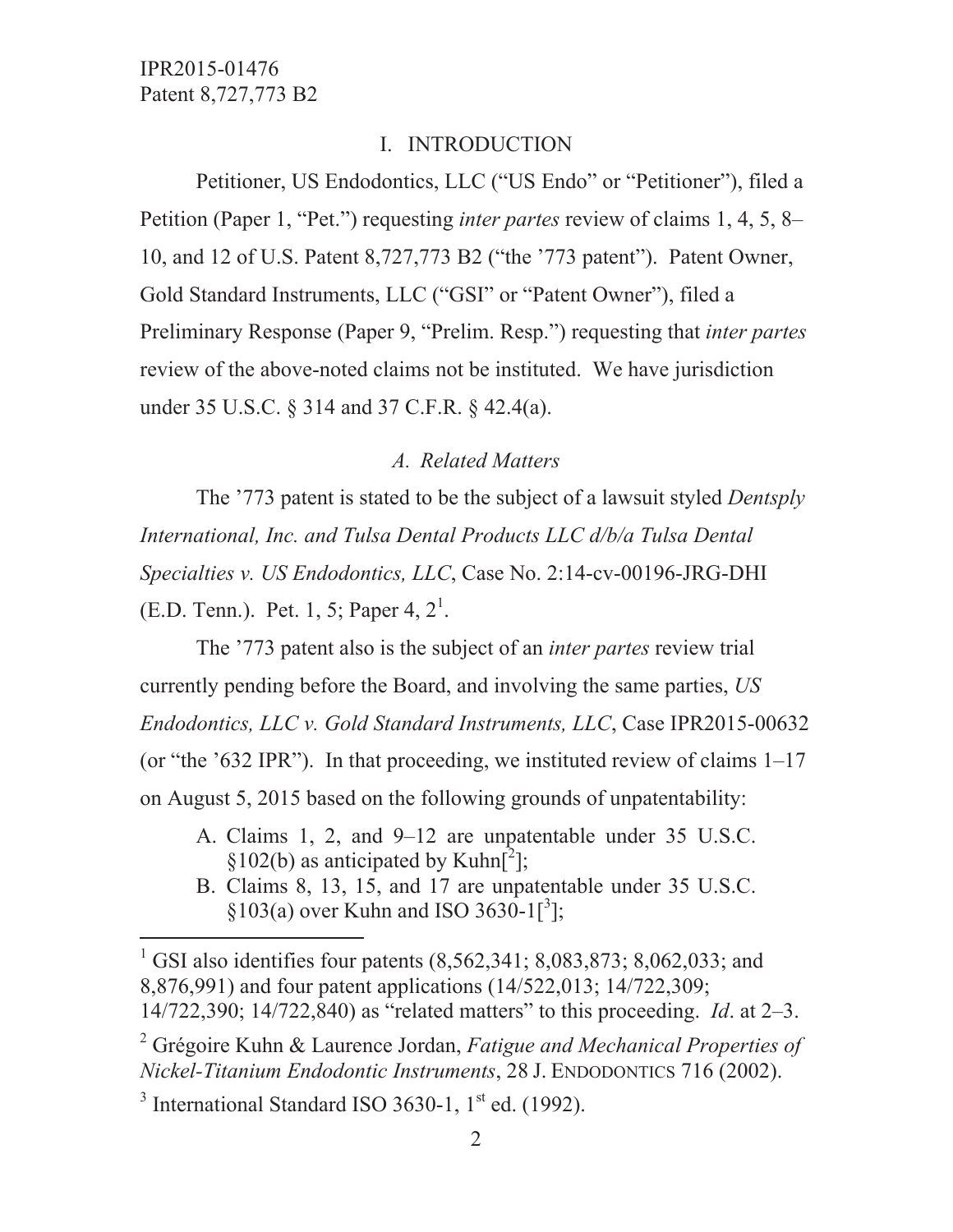- C. Claims 1–17 are unpatentable under 35 U.S.C. §103(a) over Kuhn, ISO 3630-1,  $McSpadden[^{4}]$ , and  $Pelton[^{5}]$ ; [and]
- D. Claims 1–17 are unpatentable under 35 U.S.C. §103(a) over Matsutani[<sup>6</sup>], Pelton, and ISO 3630-1[.]

IPR2015-00632, Paper 29, 32.

## *B. The '773 Patent (Ex. 1001)*

 The '773 patent is titled "Dental and Medical Instruments Comprising Titanium." Ex. 1001, Title. The invention is described as serving to "overcome[] the problems encountered when cleaning and enlarging a curved root canal." *Id*. at 2:56–57. In that respect, the '773 patent explains that flexibility is a desirable attribute for endodontic devices such as "files," but that, in the prior art, for files of larger sizes the "shank" portions of the files become "relatively inflexible," which impedes the therapy of a root canal. *Id*. at 2:1–24.

 The '773 patent also describes that it is known in the art that endodontic files may be formed of "superelastic alloys such as nickeltitanium that can withstand several times more strain than conventional materials without becoming plastically deformed." *Id*. at 2:39–43. The '773 patent further explains that such "property is termed shape memory, which allows the superelastic alloy to revert back to a straight configuration even after clinical use, testing or fracture (separation)." *Id*. at 2:43–46. Nevertheless, the'773 patent represents that there is a need for endodontic

 $\overline{a}$ 

<sup>4</sup> US 2002/0137008 A1 issued September 26, 2002.

<sup>5</sup> Alan R. Pelton et al., *Optimisation of Processing and Properties of Medical-Grade Nitinol Wire*, 9 MINIMALLY INVASIVE THERAPIES & ALLIED TECHS. 107 (2000).

<sup>6</sup> US 7,713,815 B2 issued November 21, 2006.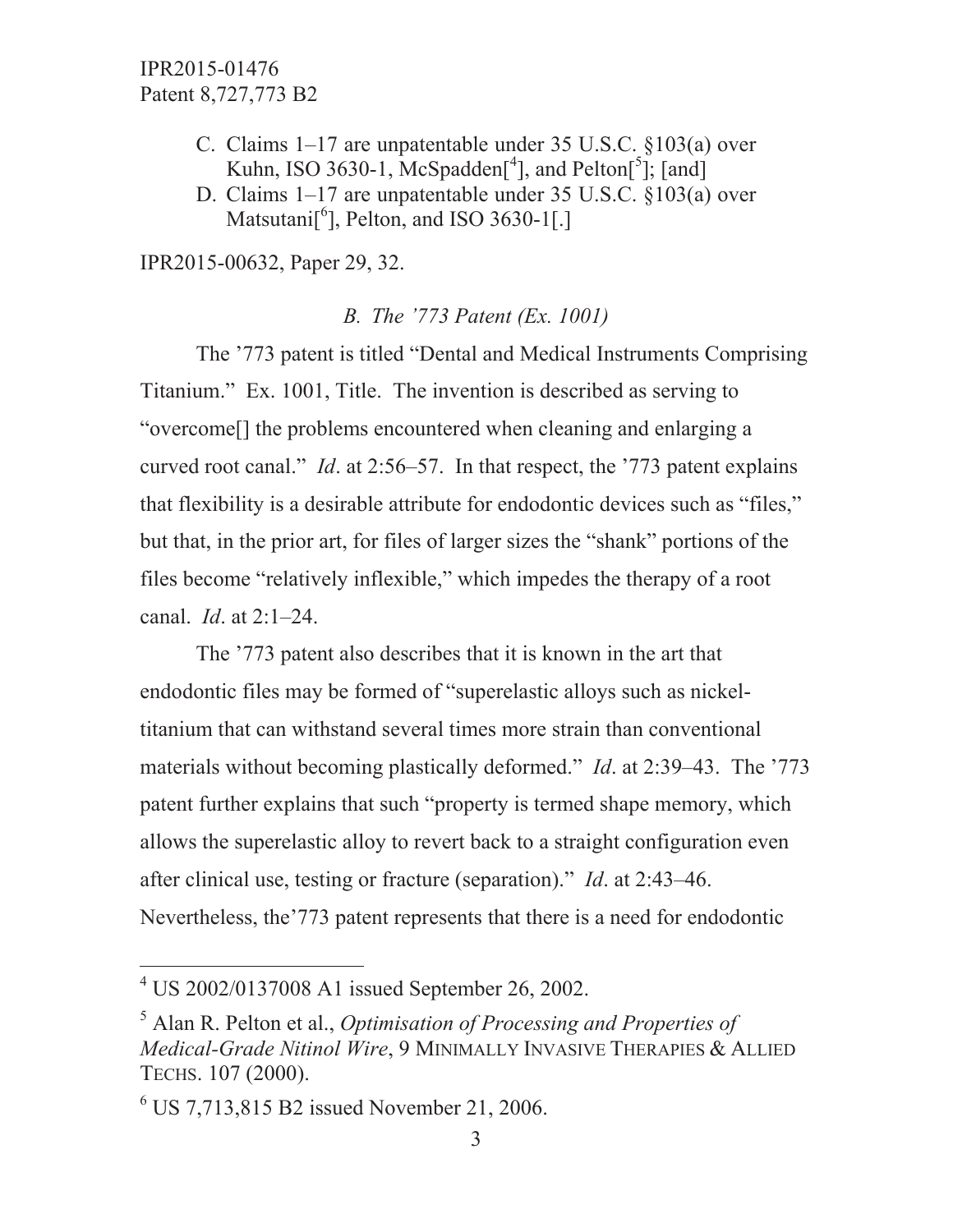instruments that "have high flexibility, have high resistance to torsion breakage, maintain shape upon fracture, can withstand increased strain, and can hold sharp cutting edges." *Id*. at 2:47–52.

 Figures 1a and 1b, which are reproduced below, illustrate "a side elevational view of an endodontic instrument" (Fig. 1a), and "a partial detailed view of the shank of the endodontic instrument shown in FIG. 1a" (Fig. 1b). *Id*. at 3:21–24.



 The figures above depict an endodontic instrument according to the invention. With respect to those figures, the '773 patent conveys the following:

4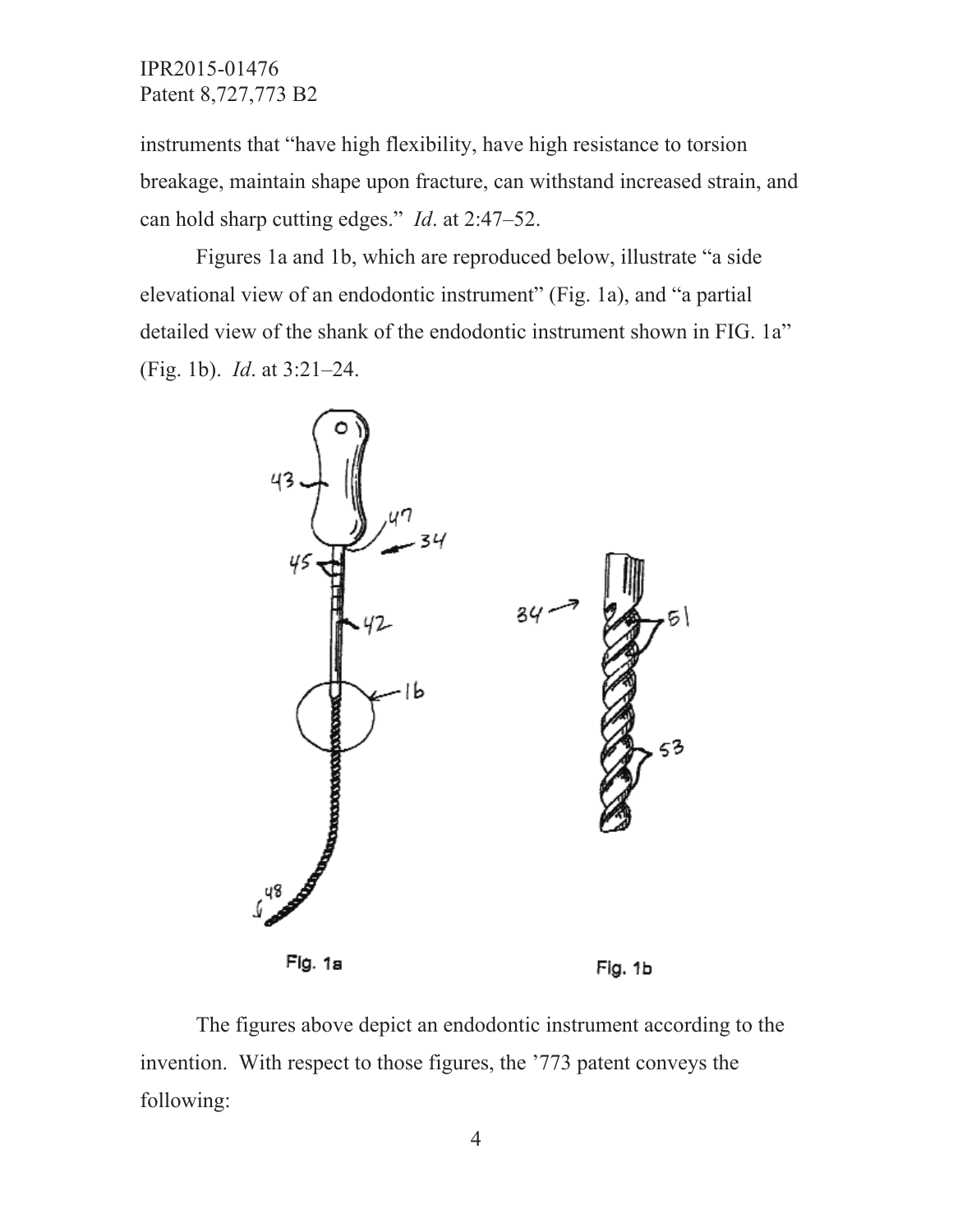This embodiment of the invention is an endodontic instrument as shown in FIG. 1*a* that includes an elongate shank 42 mounted at its proximate end 47 to a handle 43. The shank 42 may be about 30 millimeters long. The proximate end 47 may have a diameter of about 0.5 to about 1.6 millimeters. The shank 42 may include calibrated depth markings 45 and further includes a distal end 48. The shank 42 includes two continuous helical flutes 51 as shown in FIG. 1*b* that extend along its lower portion. The flutes 51 define a cutting edge. A helical land 53 is positioned between axially adjacent flutes as shown in FIG. 1*b*.

### *Id*. at 4:1–11.

 The '773 patent also explains that fabricating a medical instrument in accordance with the invention involves selecting a superelastic titanium alloy for the shank and subjecting the instrument to "heat-treatment" so as to "relieve stress in the instrument to allow it to withstand more torque, rotate through a larger angle of deflection, change the handling properties, or visually exhibit a near failure of the instrument." *Id*. at 5:64–6:1.

 By way of background, the Petition, through recourse to the declaration testimony of Dr. A. Jon Goldberg (Ex. 1104), and prior art of record (Ex. 1105) provides the following explanation of the effect of heattreatment on structures made of a superelastic material, such as Nickel-Titanium ("Ni-Ti"):

The Ni-Ti alloys described and claimed by the '773 patent were first discovered in the 1960's, and their use to make endodontic files was first disclosed as early as 1988 by Walia et al. *See* Ex. 1105. When appropriately processed, Ni-Ti can exhibit both superelasticity (also known as pseudoelasticity) and shape memory. Superelasticity means that the material is relatively rigid until a threshold stress is applied to it; above that threshold, the material becomes considerably more flexible. When the stress is removed, the material reverts to its original shape. A shape memory material is flexible and does not revert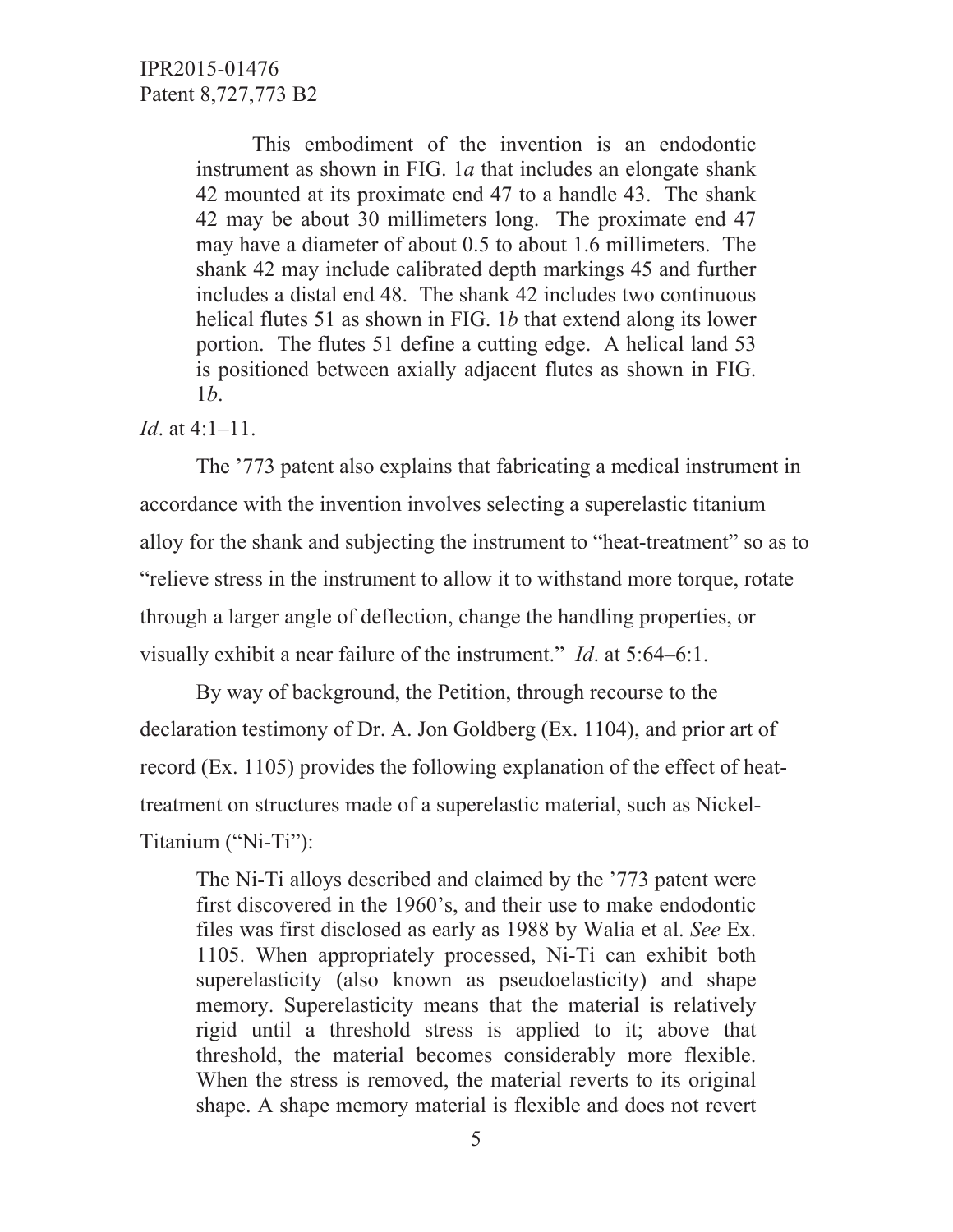to its original shape immediately after it is deformed. However, when it is heated past a transformation temperature (austenite finish temperature, "Af"), it reverts to its pre-deformation shape. In other words, it "remembers" its original shape. Ex. 1104 ¶ 23.

Pet. 7.

## *C. Illustrative Claim*

Claim 1 is independent, and is reproduced below:

 1. A method for manufacturing or modifying an endodontic instrument for use in performing root canal therapy on a tooth, the method comprising:

 (a) providing an elongate shank having a cutting edge extending from a distal end of the shank along an axial length of the shank, the shank comprising a superelastic nickel titanium alloy, and

 (b) after step (a), heat-treating the entire shank at a temperature from 400˚ C. up to but not equal to the melting point of the superelastic nickel titanium alloy,

 wherein the heat treated shank has an angle greater than 10 degrees of permanent deformation after torque at 45 degrees of flexion when tested in accordance with ISO Standard 3630- 1.

## *D. References Relied Upon*

US Endo relies upon the following references:

Kazuhiko Endo et al., *Effects of Titanium Nitride Coatings on Surface and Corrosion Characteristics of Ni-Ti Alloy*, DENTAL MATERIALS JOURNAL 13(2): 228–239 (1994) ("Endo"). Ex. 1108

Teresa Roberta Tripi et al., *Fabrication of Hard Coatings on NiTi Instruments*, JOURNAL OF ENDODONTICS, Vol. 29, No. 2, 132–134 (February 2003) ("Tripi"). Ex. 1010

| McSpadden | US 2002/0137008 A1 | Sep. 26, 2002 | Ex. 1111 |
|-----------|--------------------|---------------|----------|
|-----------|--------------------|---------------|----------|

6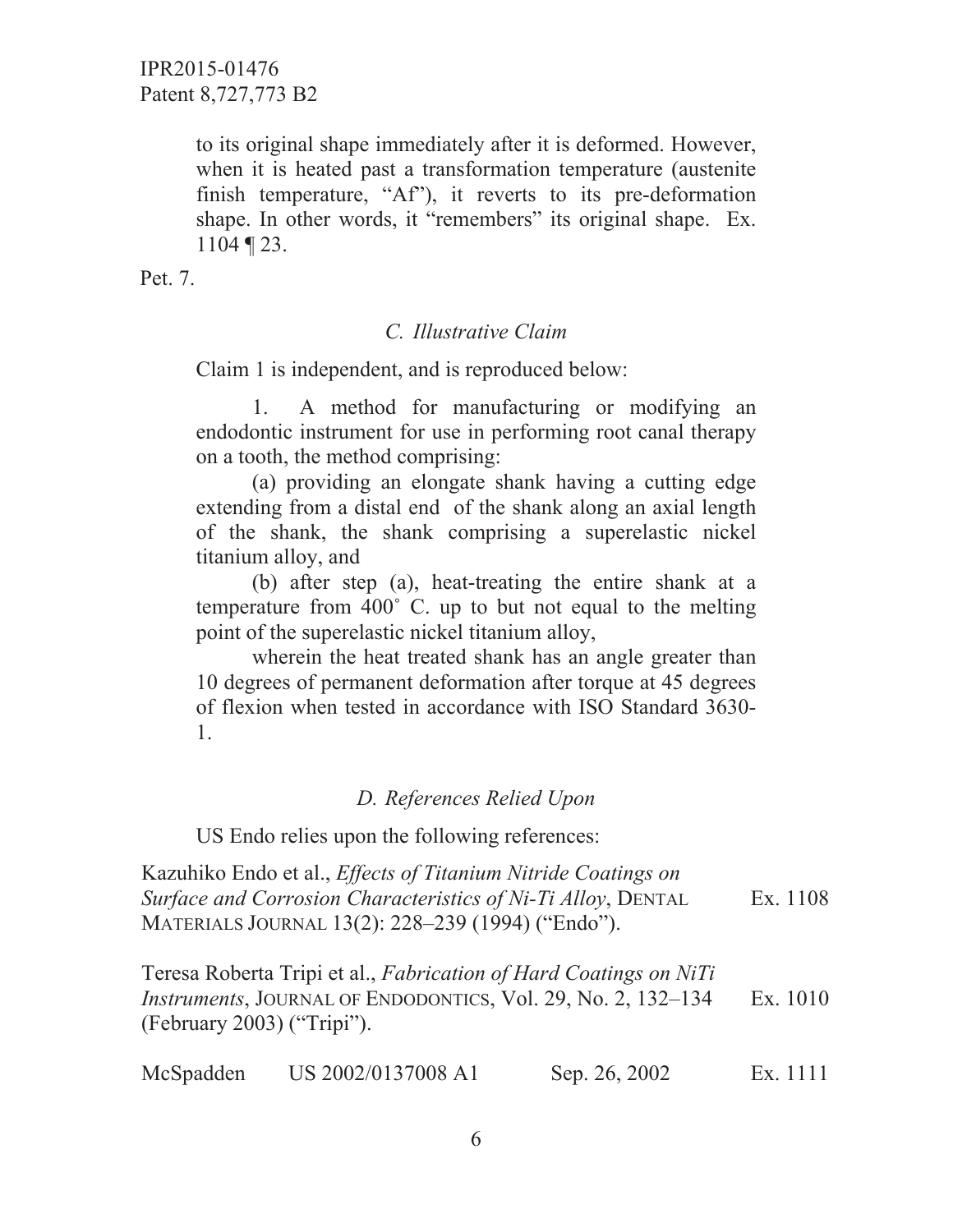International Standard ISO 3630-1, 1<sup>st</sup> ed. (1992) ("ISO 3630-1") Ex. 1113

# *E. The Proposed Grounds of Unpatentability*

 US Endo contends that claims 1, 4, 5, 8–10, and 12 of the '773 patent are unpatentable under 35 U.S.C. on the following grounds:

| <b>Ground</b> | <b>References</b>                         | <b>Basis</b> | Claim(s) challenged    |
|---------------|-------------------------------------------|--------------|------------------------|
|               | Endo, Tripi, and McSpadden                | $§$ 103      | 1, 4, 5, 9, 10, and 12 |
|               | Endo, Tripi, McSpadden, and<br>ISO 3630-1 | $§$ 103      |                        |

# II. ANALYSIS

## *A. Statutory Discretion to Institute*

The authority to institute *inter partes* reviews is established by 35

U.S.C. § 314, the relevant portions of which are reproduced below.

§ 314. Institution of inter partes review

 (a) Threshold.—The Director may not authorize an inter partes review to be instituted unless the Director determines that the information presented in the petition filed under 311 and any response filed under section 313 shows that there is a reasonable likelihood that the petitioner would prevail with respect to at least 1 of the claims challenged in the petition.

 As the Board has recognized, in stating that the Director "may not" institute review unless certain circumstances are met, Congress made institution of *inter partes* review discretionary. *See Butamax Advanced Biofuels LLC, v. Geno, Inc.*, IPR2014-00581, slip op. at 6 (PTAB Oct. 14, 2014) (Paper 8); *Intelligent Bio-Systems, Inc. v. Illumina Cambridge Ltd.*, Case IPR2013-00324, slip op. at 4 (PTAB Nov. 21, 2013) (Paper 19). The Director has delegated the decision to institute *inter partes* review to the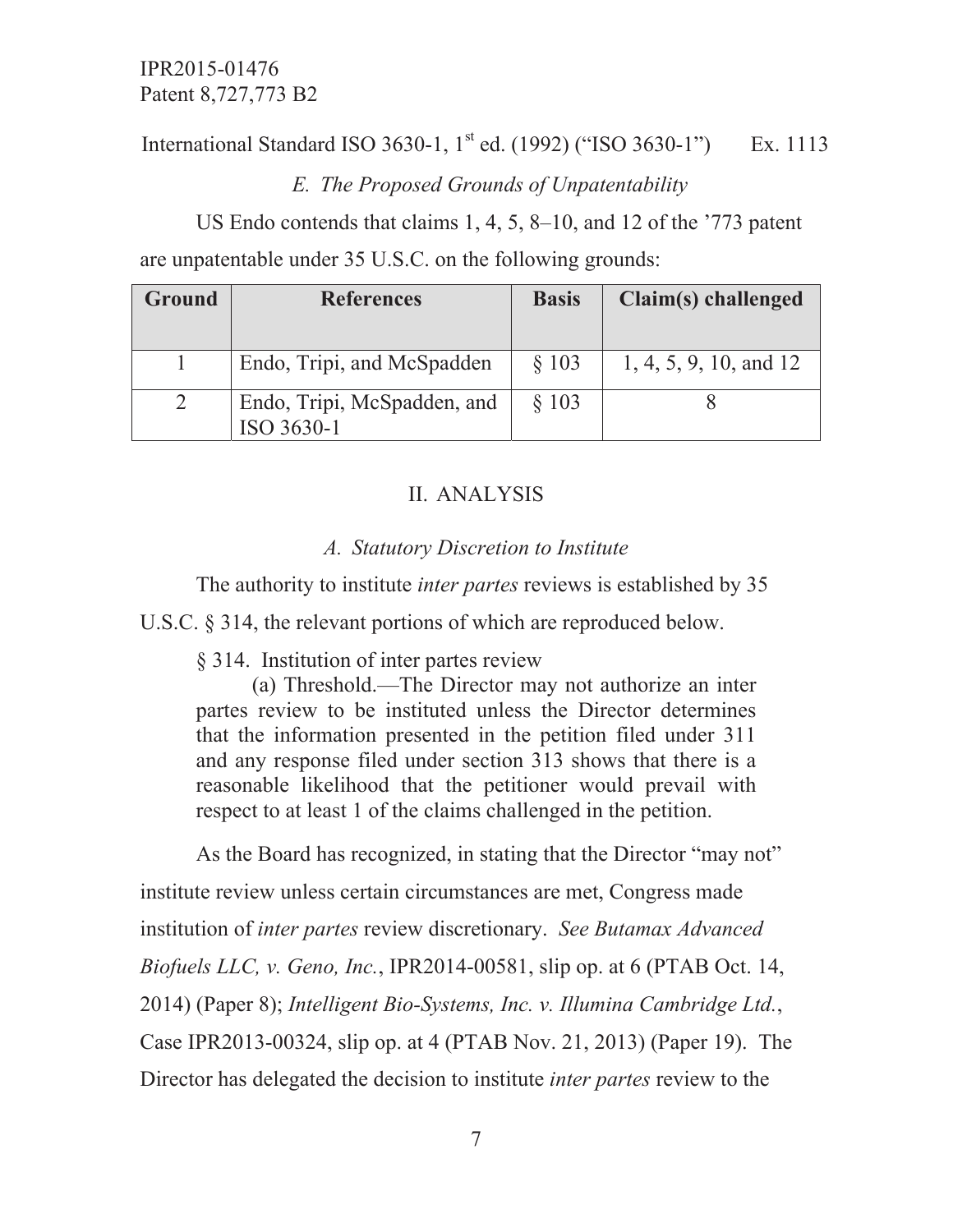$\overline{a}$ 

Board. *See* 37 C.F.R. § 42.4 ("[t]he Board institutes the trial on behalf of the Director.").<sup>7</sup> Thus, the Board, at its discretion, may determine whether to institute an *inter partes* review.

 Furthermore, in determining whether to institute an *inter partes* review, "the Board may authorize the review to proceed . . . on all or some of the grounds of unpatentability asserted for each claim." 37 C.F.R. § 42.108. 35 U.S.C. § 325(d) also provides that: "In determining whether to institute or order a proceeding under this chapter, chapter 30, or chapter 31, the Director may take into account whether, and reject the petition or request because the same or substantially the same prior art or arguments previously were presented to the Office."

 Accordingly, whether to institute an *inter partes* review is at our discretion, and, in exercising that discretion, we may take into account whether "the same or substantially the same prior art or arguments" have been presented previously to the Board.

#### *B. Discussion*

 As discussed above, this proceeding, IPR2015-01476, involves the same patent (i.e., the '773 patent) and the same parties as IPR2015-00632, in which trial was instituted on August 5, 2015. Furthermore, all of the claims of the '773 patent that US Endo seeks *inter partes* review in connection with IPR2015-01476 (i.e., claims 1, 4, 5, 8–10, and 12) are involved in the '632 IPR. In that respect, trial already is underway in the '632 IPR based on grounds proposed by US Endo to each of claims 1, 4, 5, 8–10, and 12. More particularly, as set forth above, those proposed grounds include: (1) claims

<sup>&</sup>lt;sup>7</sup> "The term trial includes . . . an *inter partes* review under Chapter 31 of title 35, United States Code." 37 C.F.R. § 42.2.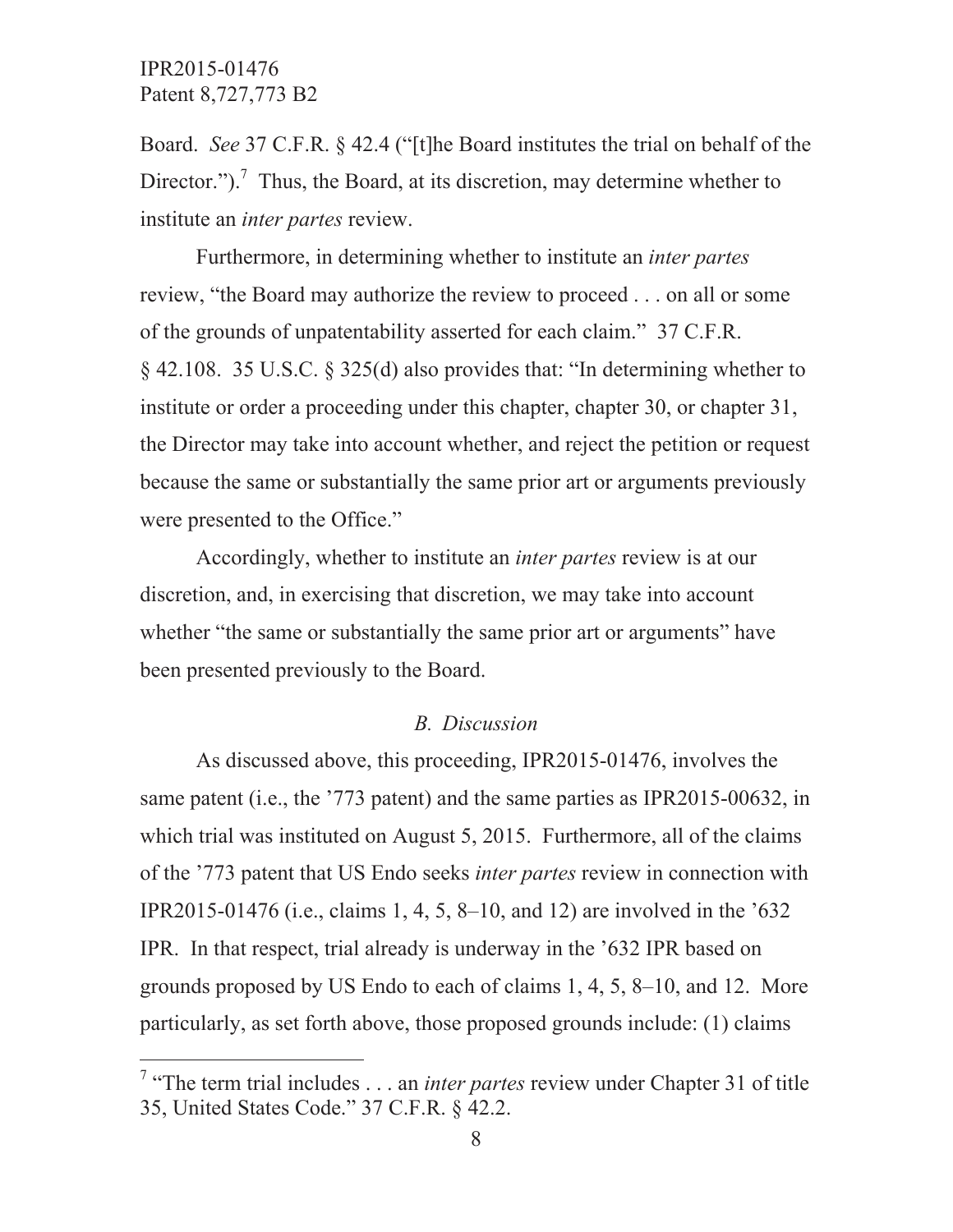$\overline{a}$ 

1, 2, and 9–12 are anticipated by Kuhn; (2) claims 8, 13, 15, and 17 are unpatentable over Kuhn and ISO 3630-1; (3) claims  $1-17$  are unpatentable over Kuhn, ISO 3630-1, McSpadden, and Pelton; and (4) claims 1–17 are unpatentable under 35 U.S.C. §103(a) over Matsutani, Pelton, and ISO 3630-1.

 Here, US Endo proposes two additional grounds of unpatentability that involve two additional references, namely Endo and Tripi.<sup>8</sup> US Endo, however, does not explain why those additional grounds are better than any of the prior art involved in the '632 IPR. In that regard, US Endo does not present Endo and Tripi as constituting prior art that somehow more closely or more effectively accounts for limitations of the pertinent claims of the '773 patent beyond, for instance, any of Kuhn, Pelton, or Matsutani. To that end, US Endo does not explain why the grounds based on Endo and Tripi are not understood reasonably as being based on "substantially the same prior art or arguments" that were presented in the '632 IPR. Indeed, like each of Kuhn, Pelton, and Matustani, Endo and Tripi discuss various types of heat treatment techniques for tools or instruments made of a Ni-Ti shape memory alloy.

 US Endo also does not articulate a reason why it could not have offered the proposed grounds based on Endo and Tripi earlier as a part of its Petition in the '632 IPR. To the extent that the grounds are offered in some capacity to respond to arguments made by GSI in its Preliminary Response in the '632 IPR, we observe that generally a petitioner is not permitted to respond to arguments presented by a patent owner in a preliminary response

<sup>&</sup>lt;sup>8</sup> The proposed grounds also involve McSpadden and ISO 3630-1 which, as noted above, already are of record in the '632 IPR.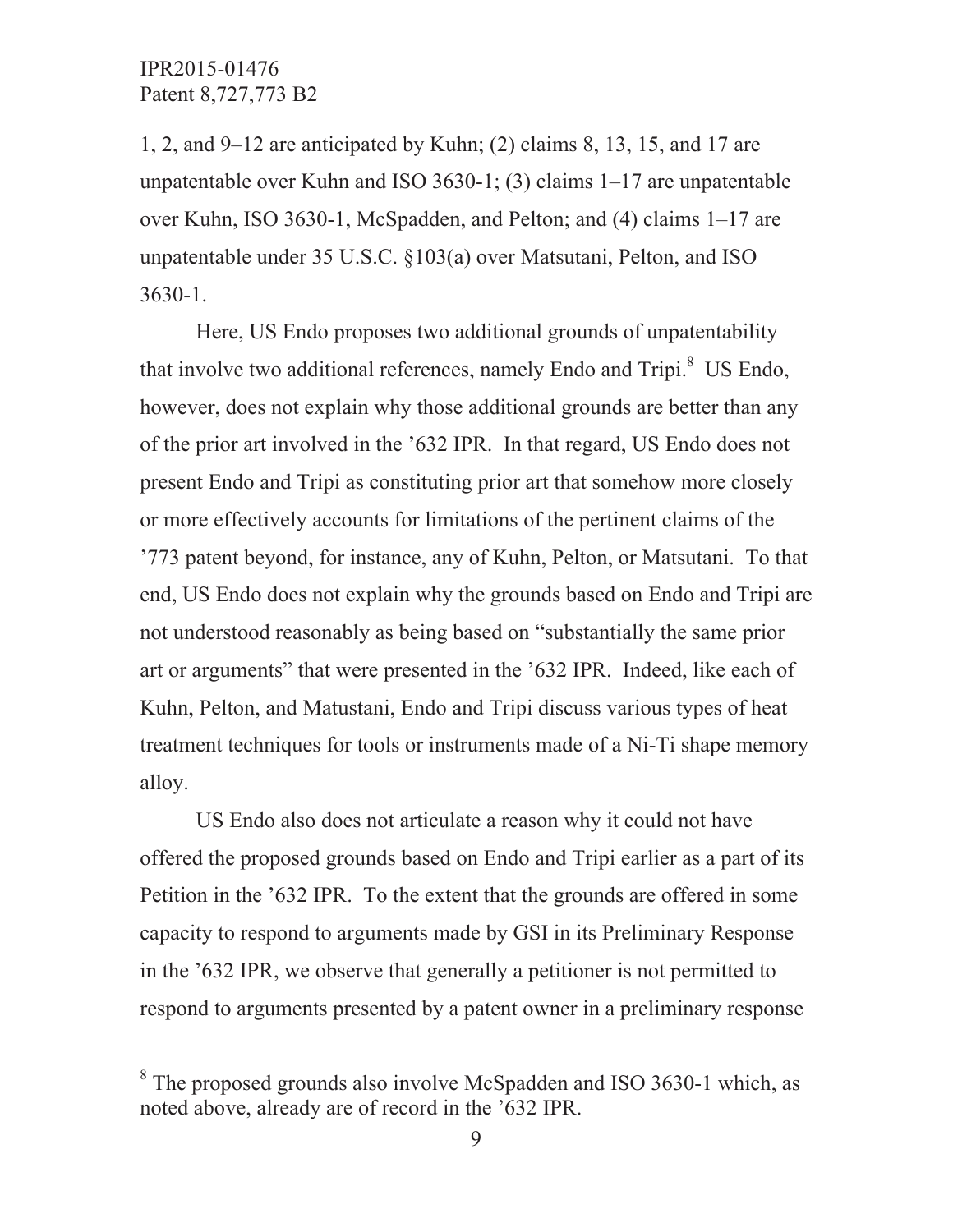until after a trial has been instituted. *See* 77 Fed. Reg. 48702, Response to Comment 54 (Aug. 14, 2012). ("The statutes provide for only a petition and a patent owner preliminary response prior to institution. Allowing a reply as a matter of right would negatively impact the ability of the Office to meet the time requirements of 35 U.S.C. 314(b), as amended, and 35 U.S.C.  $324(c)$ .")

 On the record before us, we conclude that the two proposed grounds based on Endo and Tripi amount simply to additional, parallel challenges of the claims of the '773 patent, without explanation as to why such challenges are improvements upon grounds for which *inter partes* review already has been instituted. GSI requests that we deny institution on those two grounds because they are "redundant," and so as to "secure a just, speedy, and inexpensive resolution of the proceedings" citing to 37 C.F.R. § 42.1. Prelim. Resp. 33. We exercise our discretion and deny institution of *inter partes* review on any of the grounds proposed by US Endo in connection with IPR2015-01476.

#### III. CONCLUSION

 For the foregoing reasons, we deny institution based on any of the grounds presented in conjunction with US Endo's Petition in IPR2015- 01476 pursuant to our authority arising under 35 U.S.C. §§ 314 and 325(d), and 37 C.F.R. §§ 42.4 and 42.108.